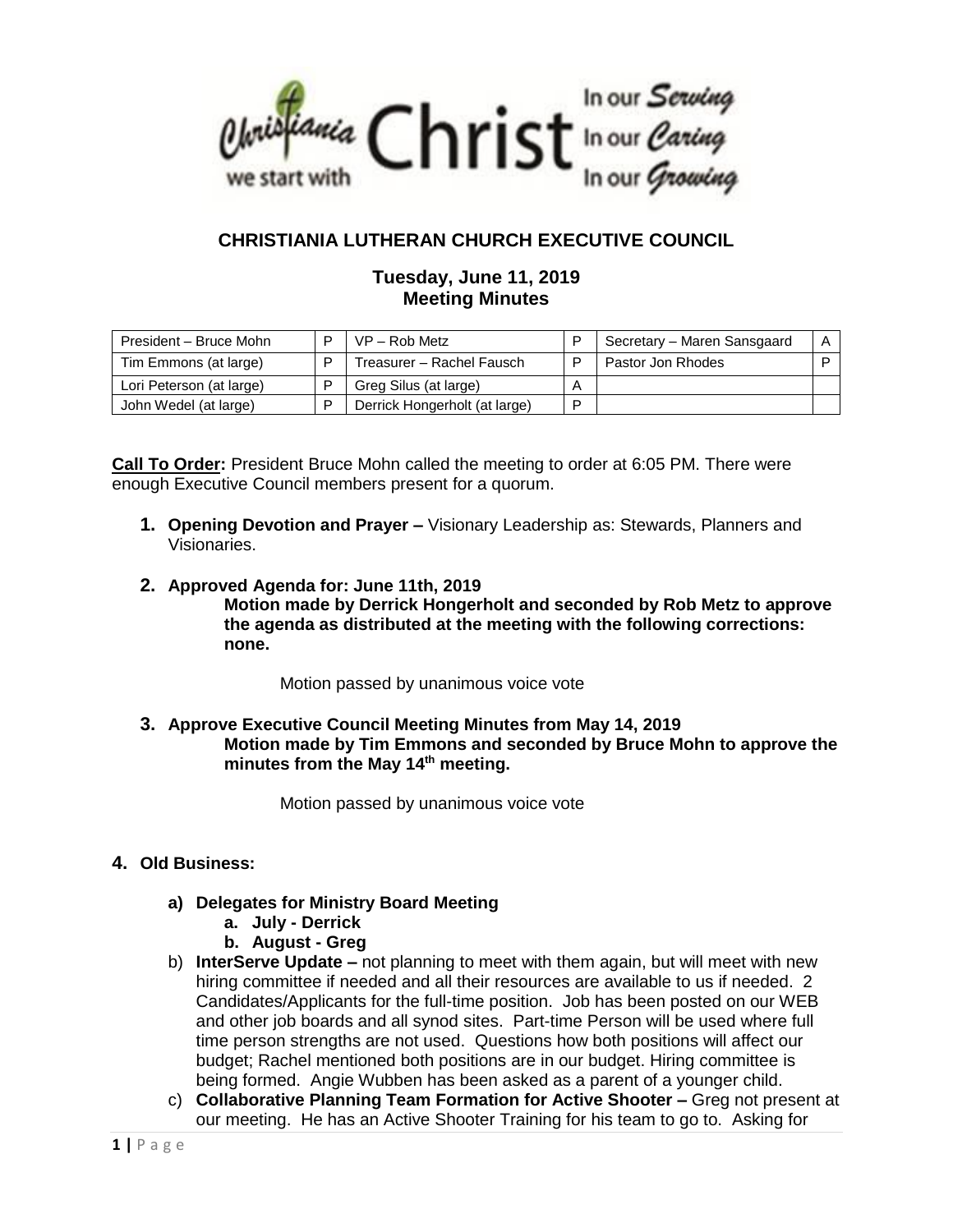\$265.00 for training (6 people at \$22/person.) Orville Nelson Fund was used to pay for initial church lead speaker in January. Bruce proposed using this fund again for the additional classroom training for his 6 team members. Does he need a passing motion from the council? Put on Agenda for next month to vote on and Bruce will ask Martha in the mean time for her permission to use Orville's Funds.

- **d) Urban Ventures future planning -** Going to start having laying chickens. (Whew Whew…Lori's personal note!) Darren Dulac attained a trailer for the chickens. Different corporations give grant money, Cargill is giving them money to feed the chicks and expenses (cable?).
- **e) Tanzania trip -** Per Pastor, no updates, but on May 21st he met with St John's and they are going to Tanzania.
- f) **Future Visioning: What's Next –** no specific talk about today, but if anyone on council has dreams or visions they can share. Example: Urban Ventures, having the CYF Adult Youth Leader have our kids work with their youth.
- **g) Budget: Advertising/Worship/PEX Card Policy –**
- **5. New Business:**

**None**

- **6. Council Information and Reports**
	- **a. Receive Treasurer's Report -** Final May report not submitted. Need to approve May and June at July meeting. Checking gas bill for February due to broken hose (Bruce is curious if we had an increase cost.)
	- **b. Receive Pastor's Report -** Fall Focus possibly on "Prayer". Also Pastor is signing our church up for Habitat for Humanity and the open are dates: July 29<sup>th</sup> and 30<sup>th</sup>, Aug 1<sup>st</sup> and 2<sup>nd</sup> and Aug 8<sup>th</sup> and 9<sup>th</sup>. Age is minimum of 16 and the location is West St. Paul. Online waiver has to be filled out.
	- **c.** CYF Leader's Report Not Received. Tim Emmons updated us on the following: Kim is stepping back (Mother's health issues). Youth have fund raising: car wash card 5 for \$30.00 and Seasoning Salt. Youth are involved in these two activities: they are at the Apple Valley Cub June 15<sup>th</sup> and Pizza Ranch on June 24<sup>th</sup>.
	- **d. Receive Property Committee Report –** Motion made by Rob Metz to approve the Cemetery Management Policy Adopted June 11, 2019, motion seconded by Derrick Hongerholt. Motion passed by unanimous voice vote.
	- **e.** Ministry Board Report New Representative for the Youth. Cupcakes for Confirmations. Interserv Meeting on Monday (cancelled), Postcard sent on summer activities, Stewardship before Thanksgiving and Kim Robertson stepping down from CYF Team.
	- **f.** Receive Worship Report Not Received
	- **g.** Mission Report Not Received
	- **h.** Congregational Life Not Received
	- **i.** Stewardship Not Received
	- **j.** Receive Membership Report Not Received
	- **k. Receive Financial Review Committee -** Motion requested for PEX Card Update at Annual Meeting, Policy and Procedures Updates. Request for print out of expenses used on the PEX card. Perhaps update limit to \$1,000.00.

# **Motion made by Rob Metz and seconded by Tim Emmons to receive all the reports.**

Motion passed by unanimous voice vote